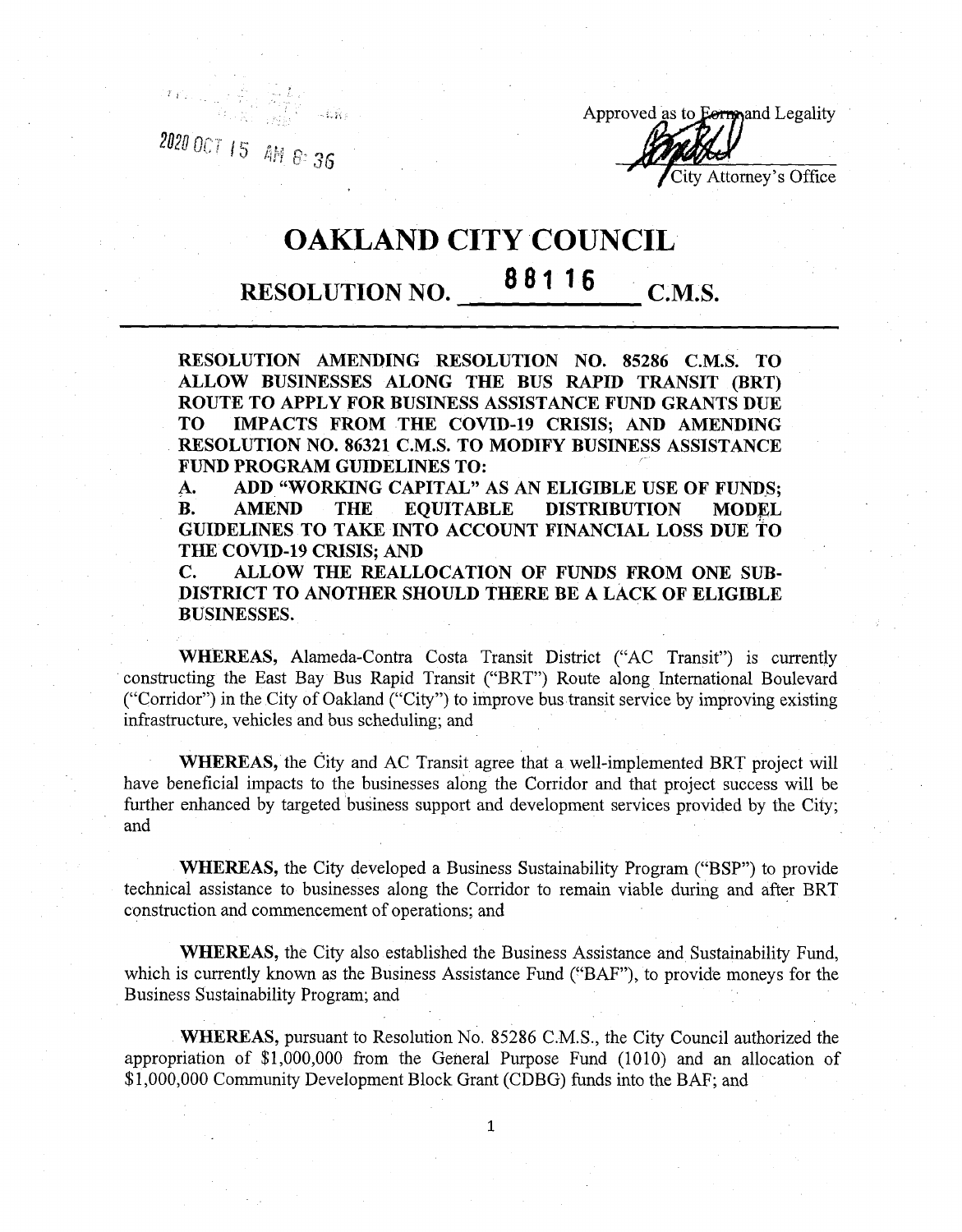**WHEREAS,** pursuant to Resolution No. 86606 C.M.S., the City Council authorized the City Administrator to create the BAF to provide direct monetary assistance in the form of loans and grants to businesses for the purpose of enhancing the viability of such businesses that will experience and have experienced adverse permanent impact from BRT infrastructure changes; and

**WHEREAS,** pursuant to Resolution 86321, the City Council authorized the City Administrator to create program guidelines for the BAF; and

**WHEREAS,** on April 6, 2020, the Department of Housing and Urban Development (HUD) issued a "Quick Guide to CDBG Eligible Activities to Support Coronavirus and Other Infectious Disease Response," which included an eligible activity to "avoid job loss caused by business closures related to social distancing by providing short-term working capital assistance to small businesses to enable retention of jobs held by low- and moderate-income persons;" and

**WHEREAS,** Alameda County temporary shelter-in-place orders from COVID-19 have profoundly impacted businesses along the BRT corridor, and BRT businesses surveyed said they need immediate access to working capital to sustain themselves during the crisis; now, therefore, be it

**RESOLVED:** That the City Council hereby approves an amendment to Resolution No. 85286 C.M.S. to allow businesses along the BRT route to apply for business assistance fund grants if they will experience and/or have experienced 1) adverse permanent impact from BRT infrastructure changes; and/or 2) financial loss due to the COVID-19 crisis; and be it

**FURTHER RESOLVED:** That the City Council hereby approves an amendment to Resolution No. 86321 C.M.S. to 1) add "working capital" as an eligible use of funds; 2) modify the equitable distribution model guidelines to take into account financial losses incurred by businesses due to the COVID-19 crisis; and 3) allow the reallocation of funds from one subdistrict to another should there be a lack of eligible businesses; and be it

**FURTHER RESOLVED:** That the City Administrator or designee is hereby authorized, without returning to Council, to spend funds and take other administrative actions with respect to the adopted budget and the prior approvals for the BAF, as amended by this Resolution, consistent with this Resolution and such prior approvals and their basic purposes; and be it

**2**